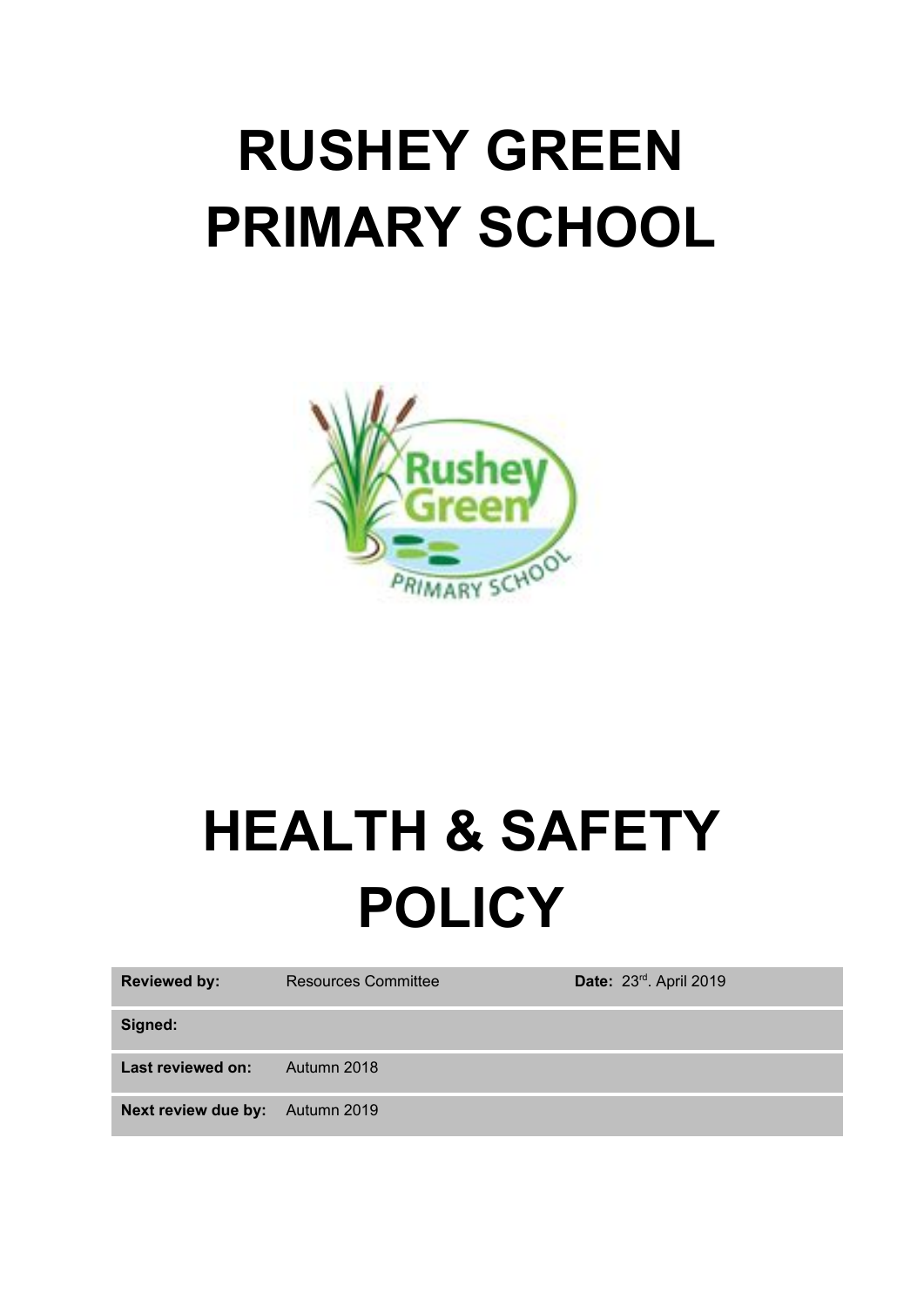#### **Contents Page**

| 1    | <b>Statement of Intent</b>                     | 4              |
|------|------------------------------------------------|----------------|
| 2    | Aims and Objectives                            | 5              |
| 3    | Responsibilities                               | 5              |
| 3.1  | <b>Board of Governors</b>                      | 5              |
| 3.2  | Headteacher                                    | 6              |
| 3.3  | Union Health and Safety Representative(s)      | $\overline{7}$ |
| 3.4  | The Facilities Manager                         | $\overline{7}$ |
| 3.5  | All employees and Pupils                       | $\overline{7}$ |
| 3.6  | Safety Committee (brief)                       | 8              |
| 3.7  | Contractors                                    | 8              |
| 3.8  | <b>Organisational Chart</b>                    | 9              |
| 4    | Planning/Implementation and training           | 10             |
| 5    | <b>Supervision of Pupils</b>                   | 11             |
| 6    | <b>EMERGENCY AND BUSINESS CONTINUITY PLAN</b>  | 12             |
| 7    | <b>Premises Safety Arrangements</b>            | 12             |
| 7.1  | Defective Tools and Equipment                  | 12             |
| 7.2  | <b>Means of Access/Egress</b>                  | 12             |
| 7.3  | Good Housekeeping                              | 12             |
| 7.4  | <b>Electrical Equipment</b>                    | 13             |
| 7.5  | Use of Harmful or hazardous Substances - COSHH | 13             |
| 7.6  | Smoking                                        | 13             |
| 7.7  | <b>Consumption of Food</b>                     | 13             |
| 7.8  | <b>First Aid</b>                               | 13             |
|      |                                                |                |
| 7.9  | <b>Medical Conditions</b>                      | 14             |
| 7.10 | <b>Visitors</b>                                | 14             |
| 7.11 | Use of Vehicles                                | 14             |
| 7.12 | Violence and Aggression                        | 14             |
| 7.13 | Legionella - Water Management                  | 14             |
| 7.14 | Gas Safety                                     | 14             |
| 7.15 | <b>Manual Handling</b>                         | 15             |
| 7.16 | Working at Height                              | 15             |
| 7.17 | <b>Office Safety</b>                           | 15             |
| 7.18 | <b>Waste Disposal</b>                          | 15             |
| 7.19 | Lone Working                                   | 15             |
| 7.20 | <b>Asbestos Management</b>                     | 16             |
| 7.21 | <b>Workstation (DSE) Assessments</b>           | 16             |
| 7.22 | <b>Stress Management</b>                       | 16             |
| 7.23 | Security                                       | 16             |
| 7.24 | <b>Accident/Incident Reporting</b>             | 17             |
| 8    | Out-of-School Visits and Activities            | 17             |
| 9    | <b>Risk Assessments</b>                        | 17             |
| 10   | Health and Safety Reviewing and Monitoring     | 17             |
| 11   | <b>Fire Prevention</b>                         | 18             |
| 12   | <b>Physical Education</b>                      | 19             |
| 13   | Equalities                                     | 19             |
| 14   | <b>Information Technology</b>                  | 19             |
|      |                                                |                |

\_\_\_\_\_\_\_\_\_\_\_\_\_\_\_\_\_\_\_\_\_\_\_\_\_\_\_\_\_\_\_\_\_\_\_\_\_\_\_\_\_\_\_\_\_\_\_\_\_\_\_\_\_\_\_\_\_\_\_\_\_\_\_\_\_\_\_\_\_\_\_\_\_\_\_\_\_\_\_\_\_\_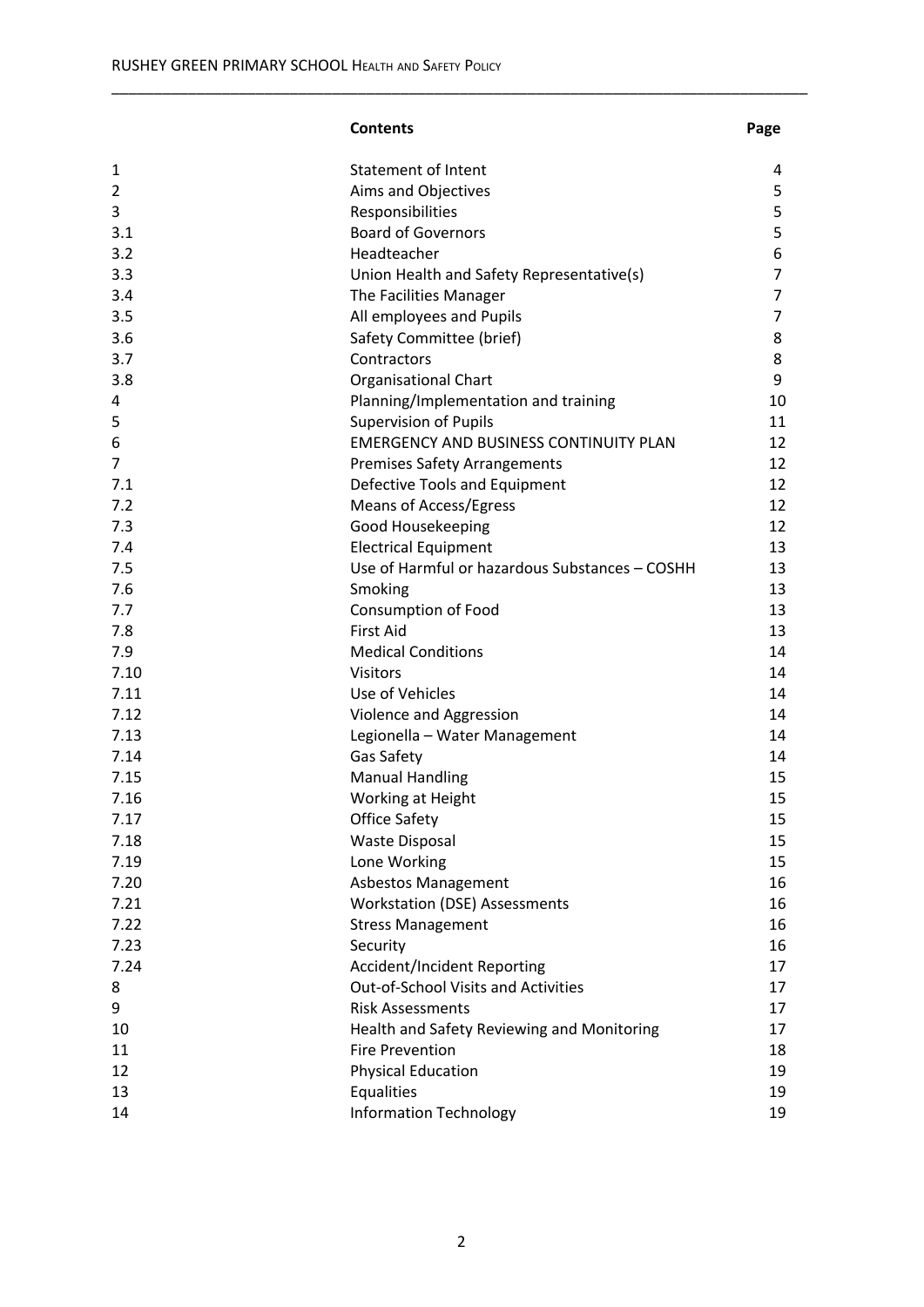## **1. Statement of Intent**

It is our policy, at Rushey Green School, to ensure that every reasonable step be taken to prevent injury and ill-health to personnel by protecting individuals from hazards at work. The Board of Governors regards the promotion of health and safety at work to be of the utmost importance for all personnel and pupils that attend, work in or visit Rushey Green Primary School.

\_\_\_\_\_\_\_\_\_\_\_\_\_\_\_\_\_\_\_\_\_\_\_\_\_\_\_\_\_\_\_\_\_\_\_\_\_\_\_\_\_\_\_\_\_\_\_\_\_\_\_\_\_\_\_\_\_\_\_\_\_\_\_\_\_\_\_\_\_\_\_\_\_\_\_\_\_\_\_\_\_\_

This is achieved by:

- assessing and controlling risk as part of the day-to-day management of school activity;
- providing and maintaining safe, healthy and secure working conditions and activities so that personnel are able to perform their various tasks safely and efficiently;
- ensuring that a constant awareness with regard to health and safety at work is maintained in respect of all activities within the school and during out-of-school activities and;
- periodic review of the Health & Safety Policy as school activities and the associated risks change.

All personnel employed within the school have a legal obligation and duty of care to co-operate in the operation of this policy by not interfering with or misusing equipment that has been provided in the interests of health and safety.

All employees within the school have a corresponding obligation to co-operate and comply with this policy so far as is reasonably practicable by:

- complying with safety procedures, whether written or brought to their attention by other means for their own protection, protection of those under their supervision and others who may be affected by their actions;
- reporting to the Deputy Head teacher any incident that has led, or could have led, to damage or injury.
- assisting in any investigation with regard to accidents, dangerous occurrences or near-misses.

| <b>Health &amp; Safety Statement of Intent</b> |                           |  |
|------------------------------------------------|---------------------------|--|
|                                                |                           |  |
|                                                | Headteacher               |  |
|                                                | <b>Chair of Governors</b> |  |

**Chair of Governors** Signed:

# **2. Aims and Objectives**

The aims and objectives of the Health & Safety Policy are to:

- promote high standards of safety, health and welfare in compliance with The Health and Safety at Work etc. Act. 1974, other statutory instruments and approved codes of practice;
- ensure that places and methods of work are safe and healthy through related safety procedures referenced in this document and other procedures that are adopted from time to time as appropriate to changing circumstances;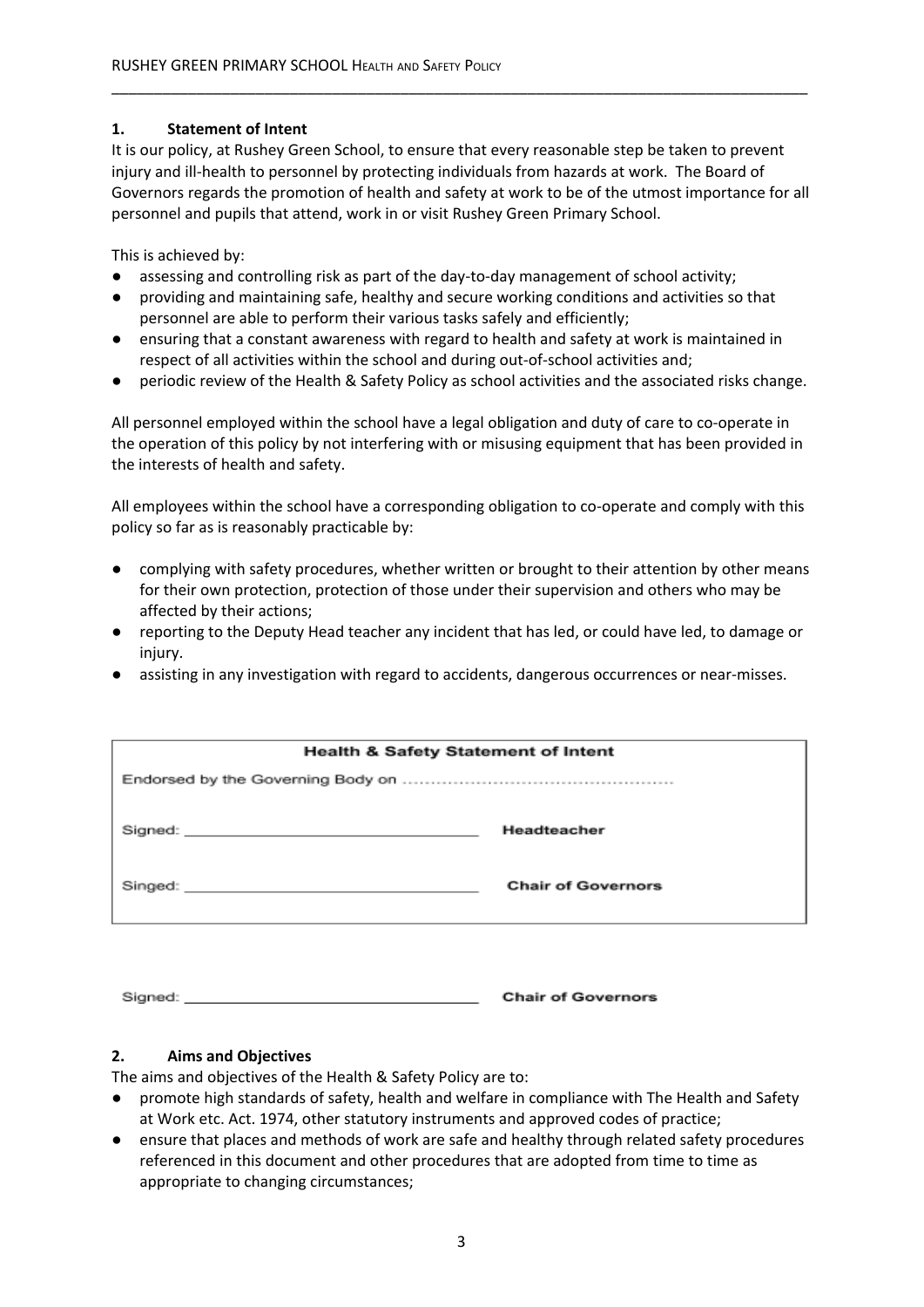● protect personnel, whether they be employees, pupils, members of the general public visiting the school, or contractors and their employees, from any foreseeable hazards;

\_\_\_\_\_\_\_\_\_\_\_\_\_\_\_\_\_\_\_\_\_\_\_\_\_\_\_\_\_\_\_\_\_\_\_\_\_\_\_\_\_\_\_\_\_\_\_\_\_\_\_\_\_\_\_\_\_\_\_\_\_\_\_\_\_\_\_\_\_\_\_\_\_\_\_\_\_\_\_\_\_\_

- provide adequate relevant training, instruction, supervision and information to all employees in order that they may work in safety insofar as is reasonable and practicable;
- ensure a safe and healthy working environment for all personnel and that there are sufficient facilities and arrangements for their welfare;
- all personnel are responsible for the raising of awareness with regards to aspects of safety;
- ensure personnel are aware of their responsibility to take any steps necessary in order that the health and safety of both themselves and others may be safeguarded, and to co-operate in all aspects with regard to safety;
- ensure that full and effective consultation on all matters is offered between school Union Health & Safety Representatives and Representatives of Employee Safety.

#### **3. Responsibilities**

Responsibilities of individuals within the School are as follows:

#### **3.1 Board of Governors**

As **Rushey Green School** is a Community maintained school the responsibility for health & safety lies with the employer who is the local authority. The Board of Governors is responsible for providing strategic management of the school and regularly monitoring the health and safety arrangements that are in place. The Board must ensure that:

- Lewisham Council's Children & Young People's Directorate's Health, Safety and Welfare Policy is implemented and monitored within the School;
- the main elements for managing health and safety in the school e.g. inspections, risk assessment and monitoring, are incorporated into the school's management arrangements and procedures;
- the school includes health and safety issues and obligations, when relevant, in its development plan;
- all health and safety policies and processes are implemented and prioritised;
- one of the Governors is appointed to represent the Governing Body for health and safety matters alongside the Deputy Headteacher who is the school's nominated Health and Safety Representative;
- the Board receives annual reports from the Health and Safety governor on the school's H & S self-monitoring check and issues arising;
- all activities under delegated budgets are carried out in a safe manner, including equipment maintenance/repairs, small jobbing repairs, handling/transportation of dangerous/harmful articles and substances.

#### **3.2 Headteacher**

The Headteacher, (or in her absence, the Deputy Headteacher) is responsible for the day-to-day implementation of the Health & Safety Policy and for encouraging staff, through regular monitoring, to implement health and safety arrangements. The Headteacher shall:

- be the focal point, or officially delegate responsibility to someone from senior management, for day-to-day references on safety and give advice or indicate sources of advice;
- coordinate the implementation of the approved safety procedures throughout the school;
- maintain contact with outside agencies offering expert advice on health and safety;
- ensure there is a system for reporting all known hazards to the Facilities Manager;
- stop any unsafe practises or the use of dangerous plant, tools, equipment, machinery, etc. until reviewed/rectified and made safe;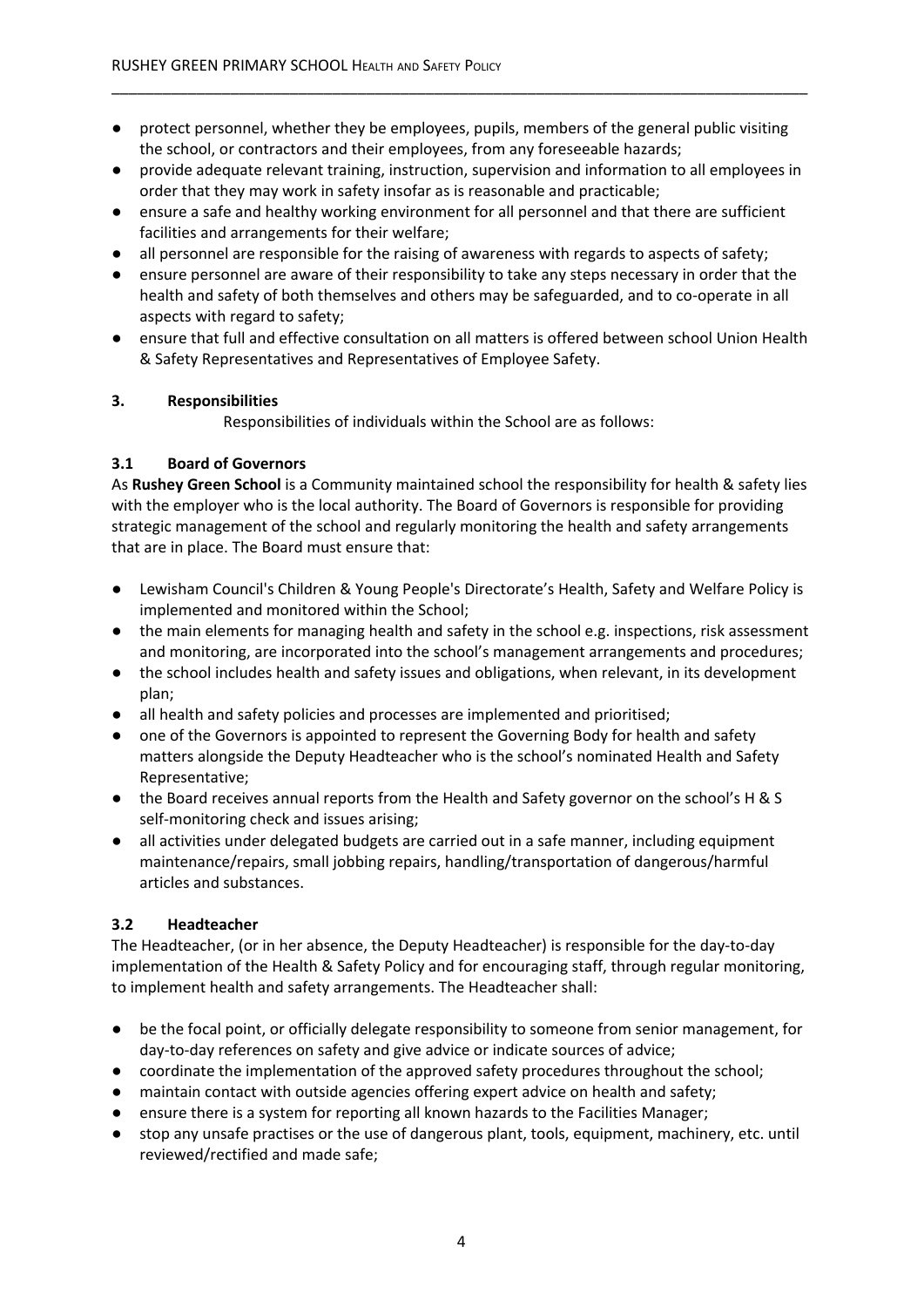● make recommendations to the senior management or the Facilities Manager with regard to faulty plant, tools, equipment, machinery, etc. for additions, repairs and/or replacement of any faulty/hazardous items;

\_\_\_\_\_\_\_\_\_\_\_\_\_\_\_\_\_\_\_\_\_\_\_\_\_\_\_\_\_\_\_\_\_\_\_\_\_\_\_\_\_\_\_\_\_\_\_\_\_\_\_\_\_\_\_\_\_\_\_\_\_\_\_\_\_\_\_\_\_\_\_\_\_\_\_\_\_\_\_\_\_\_

- notify the local authority of any hazardous building defects or statutory maintenance related issues e.g. damaged roof or faulty boiler;
- organise regular inspections of school premises for health and safety purposes and ensure that any potentially hazardous situations are reported;
- ensure all accidents are reported centrally, to Lewisham Council and when necessary to the Health & Safety Executive;
- regularly review First Aid provision in the School;
- review the Emergency Procedures regularly and make recommendations for improvement to the procedures where necessary;
- work closely with the Board of Governors to ensure all aspects of Health and Safety Policy are reviewed regularly and amended/improved where necessary.

# **3.3 Union Health and Safety Representative(s)**

The Healthy and Safety at Work etc. Act 1974 states provision is made for the appointment of Union Health & Safety Representatives. It is the function of the Health & Safety Representatives to make such proposals as they see fit with regard to ways of achieving improvements in health and safety. The school has a Facilities Manager who will oversee aspects of health and safety within his remit alongside appointed voluntary Health and Safety Representatives – wherever possible one from the teaching staff and one from the non-teaching staff.

The functions of the Union Health and Safety Representatives are:

- to report potential hazards and to take remedial action if competent to do so;
- to examine causes of any accidents that occur in the workplace and suggest remedial action;
- to ensure than any such accidents are reported using the appropriate form;
- to investigate any complaints relating to health, safety and welfare at work;
- to consult with Lewisham Council with regards to the above and other queries affecting health and safety in the workplace;
- to be offered involvement in the inspection process of the school premises;
- to be offered to attend meetings of Health and Safety Committees;
- to disseminate information to their union members keeping them up-to-date with any new health and safety initiatives;
- to raise health and safety issues at Staff Meetings;
- to monitor that written risk assessments are readily available to staff and to monitor compliance;
- to provide information, instruction, training and supervision to enable employees to avoid hazardous situations and contribute positively to their own health and safety in the workplace;

#### **3.4 The Facilities Manager**

The Facilities Manager is line managed by the Headteacher and is responsible for the implementation and operation of the school's health & safety policy with regards to the fabric of the building and all statutory maintenance checks. The Facilities Manager is responsible for making recommendations to the Headteacher regarding any defects in the premises, its plant, equipment and facilities which relate to or may affect the health of staff, pupils and others. The Facilities Manager is also responsible for fire safety including coordinating half termly fire drills, weekly call point tests, escape routes, maintenance of system, checking of fire safety equipment and elimination of potential fire risks.

# **3.5 All Employees and Pupils**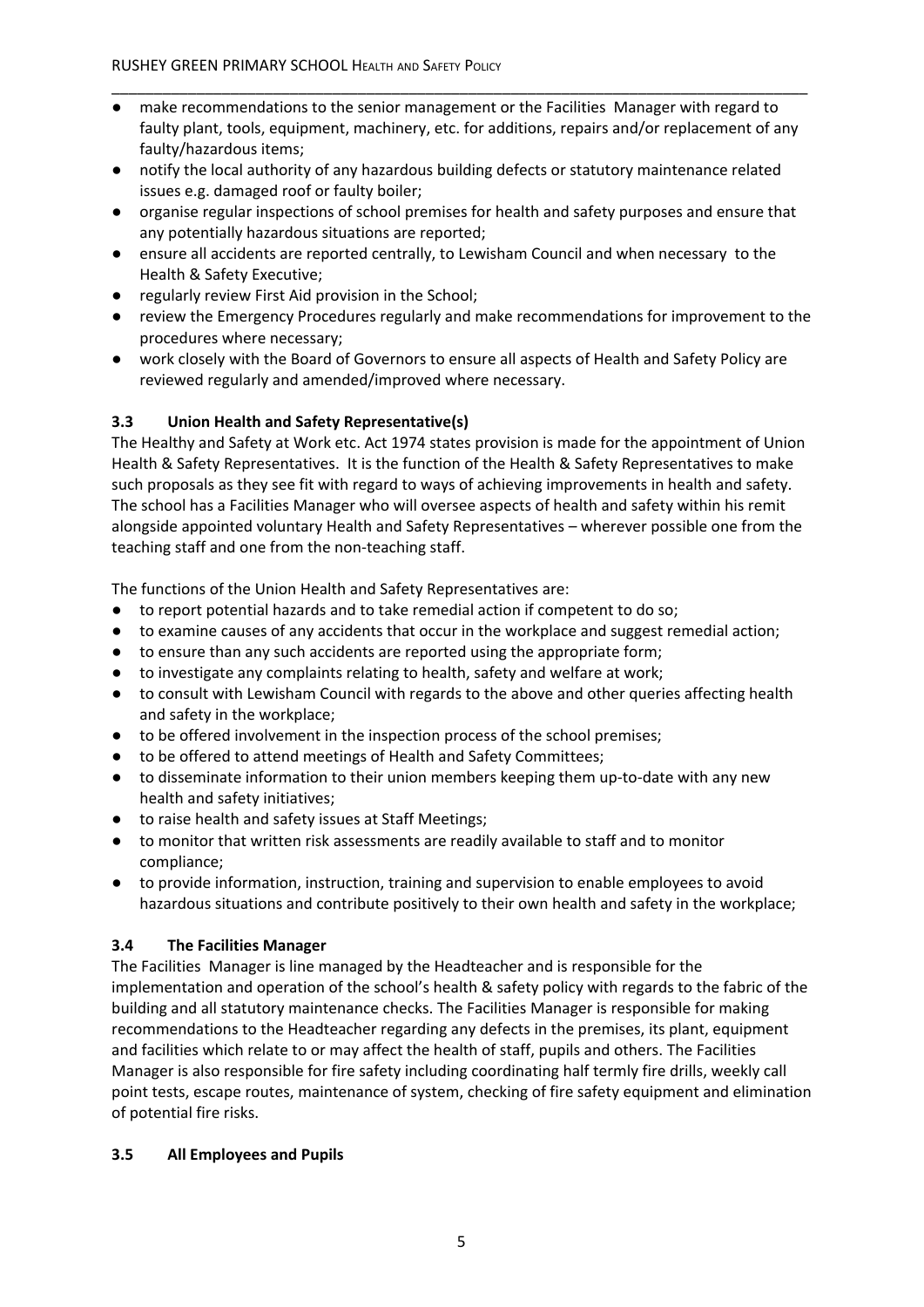The safety arrangements set out below are for the information, guidance and compliance of all personnel in the School. Under The Health and Safety at Work etc. Act. 1974 and a number of current Regulations and approved codes of practises, employers and employees must look after children in their care.

\_\_\_\_\_\_\_\_\_\_\_\_\_\_\_\_\_\_\_\_\_\_\_\_\_\_\_\_\_\_\_\_\_\_\_\_\_\_\_\_\_\_\_\_\_\_\_\_\_\_\_\_\_\_\_\_\_\_\_\_\_\_\_\_\_\_\_\_\_\_\_\_\_\_\_\_\_\_\_\_\_\_

In carrying out their normal functions, it is the duty of all staff to do everything reasonably practicable to prevent injury to individuals and themselves. This will be achieved by complying with arrangements and procedures developed arising from risk assessments.

All personnel have a statutory duty to co-operate in fulfilling the objectives of the school and a personal responsibility to take reasonable care to ensure that their actions do not cause injury to themselves and to others.

Employees are required to observe special rules and safe systems of work that apply to their own work and to report hazards discovered by them to their Headteacher, nominated Health & Safety deputy or Facilities Manager.

No person shall intentionally or recklessly interfere with or misuse anything provided in the interests of health and safety.

The safety of pupils in classrooms is the responsibility of Class Teachers and Teaching Assistants. All staff are expected to:

- Supervise pupils and know the emergency evacuation and first aid procedures;
- Be aware of the relevant management safety measures adopted in their own designated teaching areas and to comply with them;
- Give clear instructions and warning when applicable;
- Highlight safety issues to their senior management, nominated Health and Safety Person and the Facilities Manager.

# **3.6 Safety Committee (brief)**

Health and Safety issues will be put on the agenda, as a priority to be discussed at every meeting that takes place in school with all staff. E.g. Staff Meetings, Teaching Assistant Meetings, etc.

The purpose of this is to highlight Health and Safety issues also to monitor health and safety performance in the school, which will then be reported to members of the Senior Leadership Team, who will implement any necessary actions. See Section 6 for more details.

#### **3.7 Contractors**

It is the responsibility of contractors and their employees to read and comply with the School's Health and Safety Policy. Where contractors are employed they must be vetted for suitability of the task and meet the relevant criteria. Refer to the **Managing Contractors Procedure**.

All Contractors must be presented with the schools Asbestos Register prior to commencing any intrusive works so that they are forewarned of any asbestos that may have been identified. For more information see the Managing Contractors Procedure. **Rushey Green School was post 2008 Construction Negative Asbestos**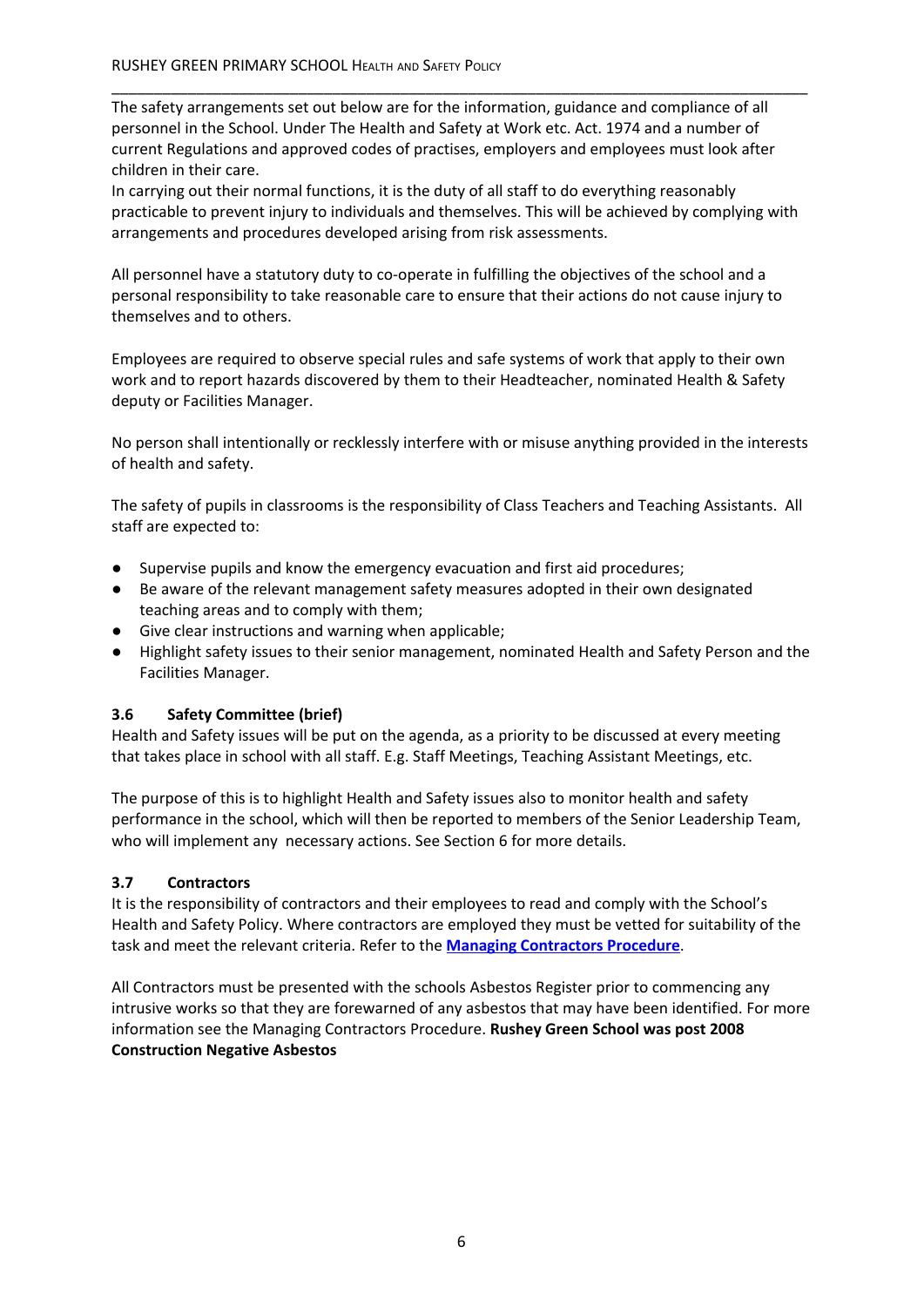

**3.8 R HEALTH AND SAFETY ORGANISATIONAL CHART**

\_\_\_\_\_\_\_\_\_\_\_\_\_\_\_\_\_\_\_\_\_\_\_\_\_\_\_\_\_\_\_\_\_\_\_\_\_\_\_\_\_\_\_\_\_\_\_\_\_\_\_\_\_\_\_\_\_\_\_\_\_\_\_\_\_\_\_\_\_\_\_\_\_\_\_\_\_\_\_\_\_\_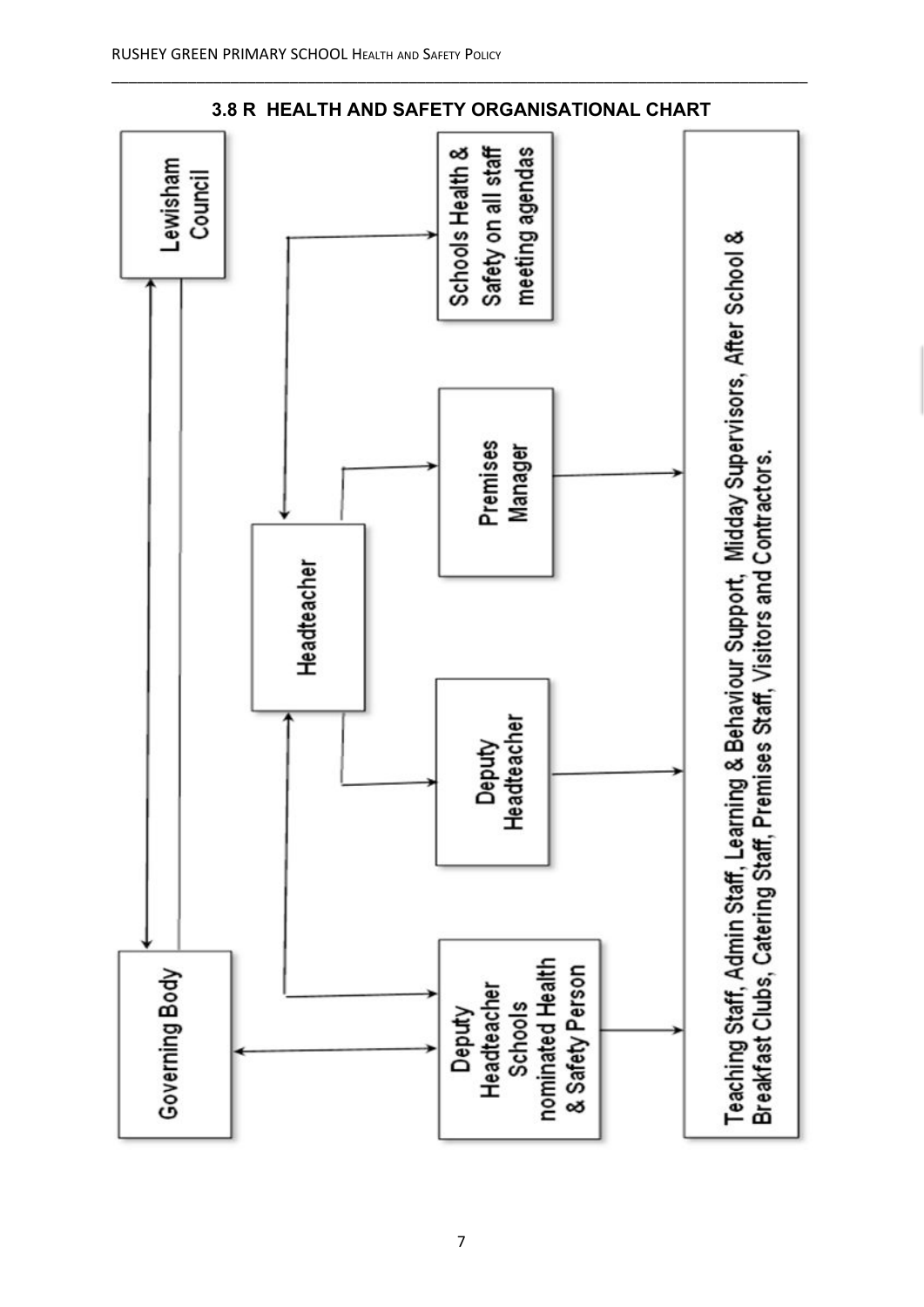# **4. Planning/Implementation & Training**

#### **Staff Information**

● Staff will be given a copy of the Health & Safety policy & procedures and asked to sign to say they have read and understood their delegated roles and responsibilities;

\_\_\_\_\_\_\_\_\_\_\_\_\_\_\_\_\_\_\_\_\_\_\_\_\_\_\_\_\_\_\_\_\_\_\_\_\_\_\_\_\_\_\_\_\_\_\_\_\_\_\_\_\_\_\_\_\_\_\_\_\_\_\_\_\_\_\_\_\_\_\_\_\_\_\_\_\_\_\_\_\_\_

- Changes or new procedures will be given to all employees as relevant and their signature obtained for the information log;
- Key health & safety information will also be included in the staff handbook;
- New employees will be given a site tour and information at induction.

#### **Staff Consultation**

- Staff will be consulted and asked for their input on the Health & Safety policy by SMT and through their Safety Committee representatives;
- A formalized annual review of the policy will be undertaken and staff asked for their input;
- Staff will be encouraged to report any H&S concerns by contacting the school nominated Health & Safety Person or the Facilities Manager;
- Copies of up to date H&S manual and copies of all risk assessments and policies will be kept electronically on the school server and hard copies in the school office, Deputy headteacher's office, Facilities Manager's office, Senco's office and in the Centre for Deaf for review by staff whenever required.

#### **Health and safety information for pupils, visitors and contractors.**

- Information for pupils will be given at assemblies and in certain lessons as required;
- Information for parents will be given in the school prospectus & through letters and newsletters;
- Information for visitors will be given verbally and in writing with the visitor's badge;
- Information for contractors will be provided using relevant documentation by the relevant person at the time of agreeing works, verbally and with visitor's badges.

#### **Staff Training & Competencies**

Staff competencies will be assessed as part of the performance management process and additional training (to the levels recommended by the London Borough of Lewisham) organized as required:

| <b>Staff</b>              | <b>Training Requirement</b>                                             |
|---------------------------|-------------------------------------------------------------------------|
| <b>Governors</b>          | Safety Awareness briefings and professional qualifications.             |
| Headteacher -             | Managing Safely Course or LBL C&YP awareness session                    |
| Deputy Head or            | Managing Safely Course or LBL C&YP awareness session                    |
| <b>Educational visits</b> | Risk Assessment – at least LBL C&YP awareness session                   |
| coordinator (EVC)         | Educational Visits - LBL C&YP arranged or external training session     |
| <b>School Facilities</b>  | Managing Safely Course or LBL C&YP awareness session                    |
| <b>Manager</b>            | Risk Assessment – minimum LBL C&YP awareness session                    |
|                           | LBL C&YP awareness session on Fire Risk Assessment, COSHH, Working      |
|                           | at Height, Manual Handling                                              |
|                           | Asbestos management awareness                                           |
| <b>First Aiders</b>       | 3 day accredited course (and refresher courses as required), Paediatric |
|                           | and Emergency First Aid at Work. This is a statutory requirement.       |
| <b>Premises Officers</b>  | Working Safely.                                                         |
|                           | LBL C&YP session on safety awareness for Premises Managers.             |
|                           | Risk Assessment – minimum LBL C&YP awareness session.                   |
|                           | Manual Handling, COSHH and Working at Height training – minimum LBL     |
|                           | <b>C&amp;YP</b> sessions                                                |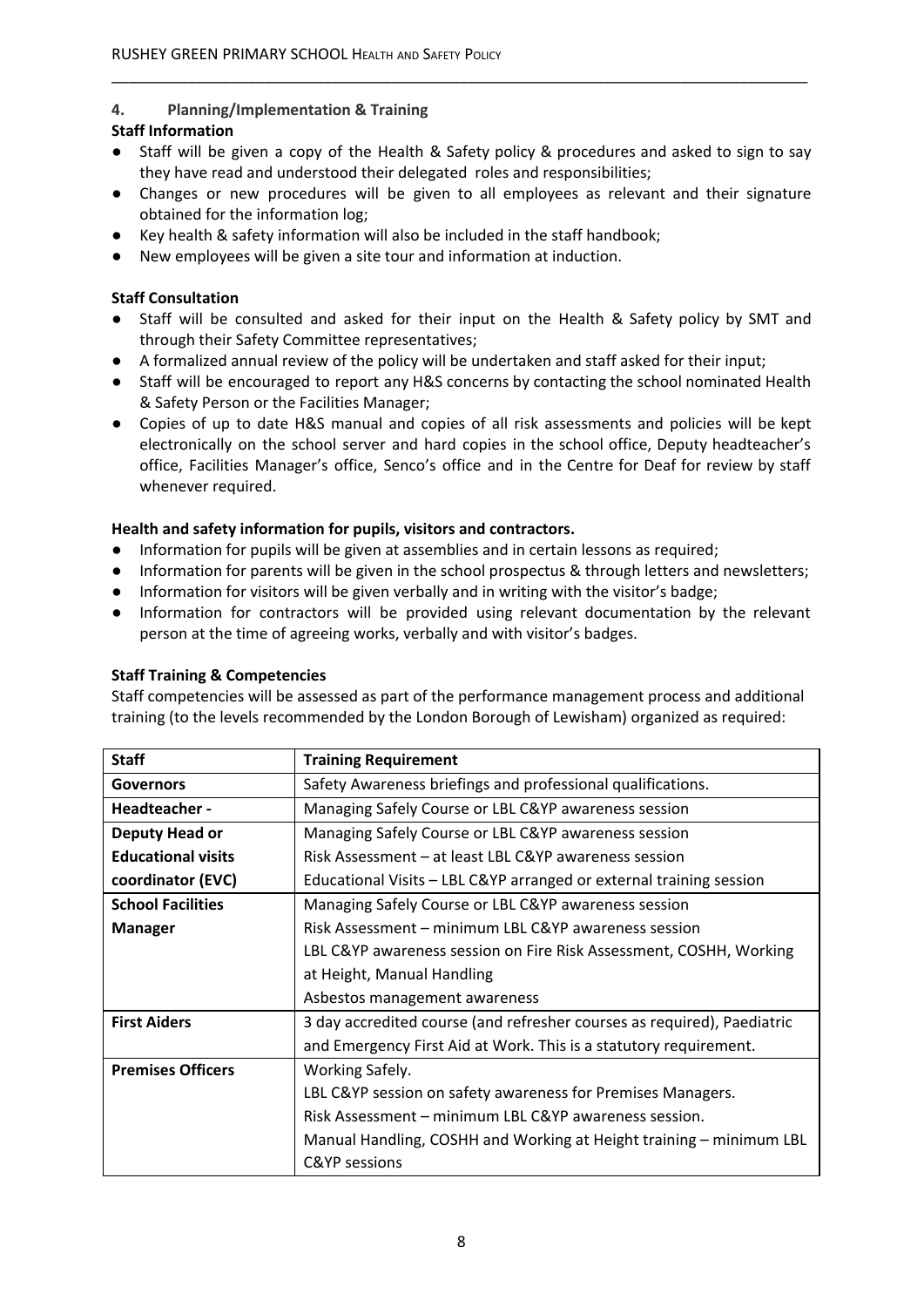# Asbestos / Legionella awareness

# **5. Supervision of Pupils**

- The Headteacher is responsible for:
- the internal organisation, management and control of the school and for the deployment and management of the teaching and non-teaching staff;

\_\_\_\_\_\_\_\_\_\_\_\_\_\_\_\_\_\_\_\_\_\_\_\_\_\_\_\_\_\_\_\_\_\_\_\_\_\_\_\_\_\_\_\_\_\_\_\_\_\_\_\_\_\_\_\_\_\_\_\_\_\_\_\_\_\_\_\_\_\_\_\_\_\_\_\_\_\_\_\_\_\_

- ensuring appropriate behaviour at all times during the school day (including mid-day break) when pupils are present on the school premises and whenever pupils are engaged in authorised school activities – whether on the school premises or elsewhere;
- maintaining a reasonable system of supervision for all pupils who are on any part of the school premises or for whom the school has accepted responsibility;
- ensuring that these scheduled duties are carried out.

Parents will be made aware of supervision procedures and policies when their child enters the school and all the relevant information is available on the school booklet. Any changes in policy and procedures will be altered accordingly with parents informed through regular School Newsletters, Governors' Report etc.

For more information see **The Supervision of Pupils Procedure**

# **6. EMERGENCY AND BUSINESS CONTINUITY PLAN (see separate document)**

Provides a flexible response so that Rushey Green Primary School can:

- Respond to a disruptive incident (incident management)
- Maintain delivery of critical activities during an incident (business continuity)
- Return to 'business as usual' (resumption and recovery)

# **Plan Activation – Circumstances**

**This Plan will be activated in response to an incident causing significant disruption to the School, particularly the delivery of key/critical activities.**

# **Examples of circumstances triggering activation of this Plan include:**

- Loss of key staff or skills e.g. above normal levels of absenteeism due to illness or other scenarios such as severe weather, transport disruption
- Loss of critical systems e.g. ICT failure, power outage
- Denial of access, or damage to, facilities e.g. loss of a building through fire or flood, an external emergency with the School in the Emergency Service's cordon preventing access, , School facilities in use for General/Local Elections, severe weather scenarios or utilities failure
- **●** Loss of a key resource e.g. an external supplier/partner vital to the delivery of a critical school activity such as your catering provider or any providers of transport e.g. for SEN pupils

# **Responsibility for Plan Activation**

A member of the nominated School Incident Management Team **(Mentioned in the Business Continuity Plan -section 1.9)** will normally activate and stand down this Plan.

# **Escalating a Serious Incident**

All serious incidents should be reported to Margaret Anderson. If the incident is deemed to be of a 'critical' nature, the Critical Incident Plan will be activated and other Council Services notified to respond as appropriate.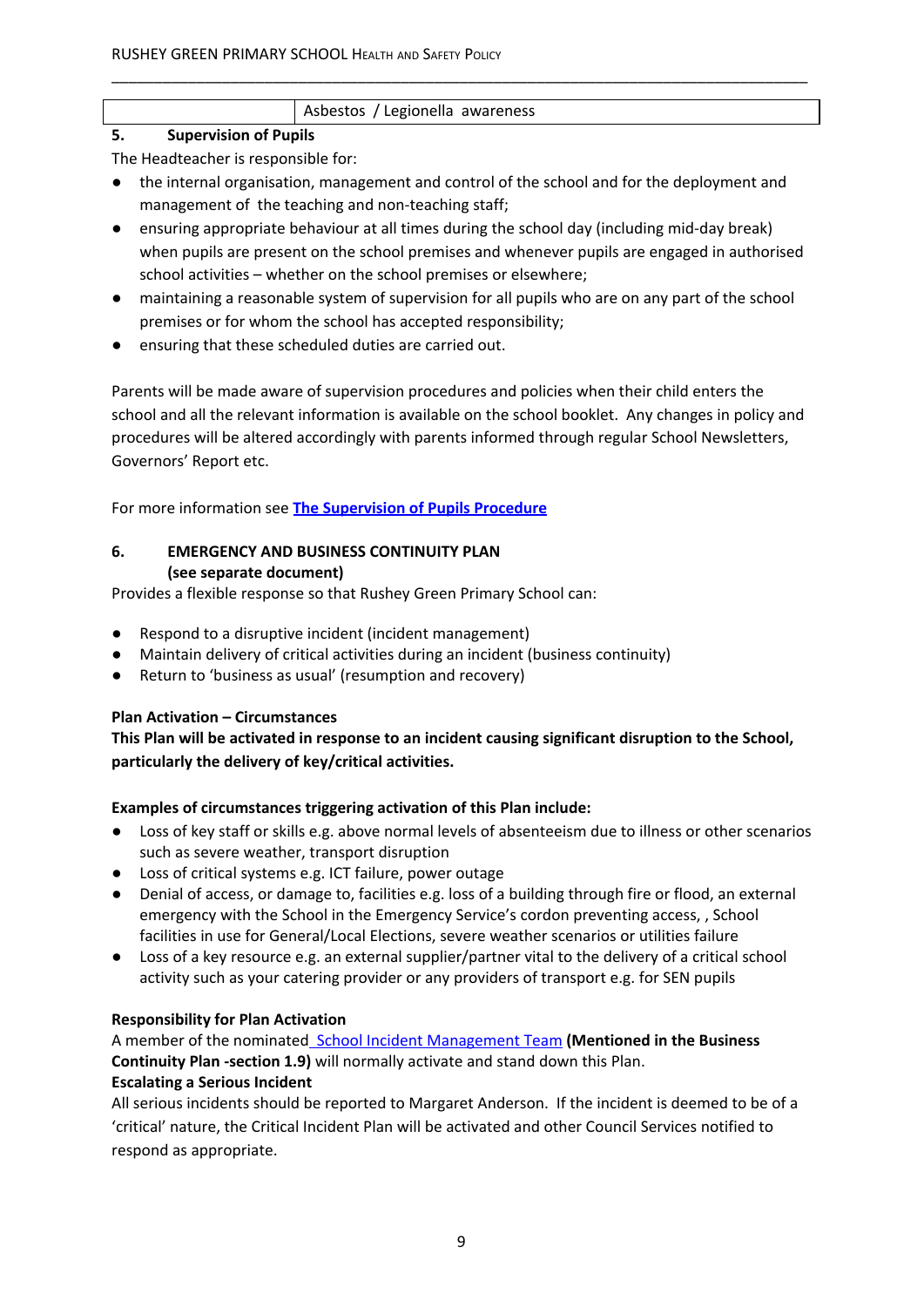All incidents affecting the physical infrastructure of the School should be reported to Matthew Eady who will take appropriate action to support the School's response to an incident in terms of activating other Council Services and partner agencies as required.

\_\_\_\_\_\_\_\_\_\_\_\_\_\_\_\_\_\_\_\_\_\_\_\_\_\_\_\_\_\_\_\_\_\_\_\_\_\_\_\_\_\_\_\_\_\_\_\_\_\_\_\_\_\_\_\_\_\_\_\_\_\_\_\_\_\_\_\_\_\_\_\_\_\_\_\_\_\_\_\_\_\_

#### **7. Premises Safety Arrangements**

The safety arrangements set out below are for the information, guidance and compliance of all personnel in **Rushey Green School.**

#### **7.1 Defective Tools and Equipment**

- All defective tools or equipment must be reported immediately to the Facilities Manager or the nominated Health & Safety Person;
- **●** The equipment concerned must be immediately withdrawn from service, clearly marked and isolated in an area where it cannot be reissued for further use until it has been inspected and repaired.

#### **7.2 Means of Access/Egress**

Always use designated walkways and routes of access. Do not use short cuts; they can result in serious accidents. Cars and pedestrians will be kept separate.

#### **7.3 Good Housekeeping**

Slips, trips and falls are the largest cause of accidents in schools. Tidiness, cleanliness and efficiency are essential factors in the promotion of health and safety. Accidents can be prevented by following the guidelines listed below.

- Keep corridors and passageways unobstructed.
- Ensure shelves in storerooms are stacked neatly and not overloaded.
- Keep floors clean.
- Do not obstruct emergency exits.

#### 7.4 **Electrical Equipment**

Hard wire electrical testing is carried out by an approved contractor every 5 years as per the statutory guidelines. The Facilities Manager has been designated to take responsibility for this.

All portable or moveable electrical equipment has a British Standard Kite Mark and is tested annually (Portable Appliance Testing - PAT) by a competent person. Any items failing the test are disposed or repaired immediately.

Staff must report any issues with electrical equipment immediately verbally to Senior Leadership Team; Facilities Manager by completing a work request form located in the Facilities Managers office

#### **7.5 Use of Harmful or Hazardous Substances – COSHH**

Section 6 of The Health and Safety at Work etc. Act 1974 requires manufactures or suppliers to make safety sheets available on the substances they supply. Potentially hazardous substances are also required to carry some of the information on their labels, including the relevant danger, its symbol and the appropriate risk and safety phases.

The Facilities Manager is the schools trained competent COSHH Assessor. No hazardous chemicals are allowed onto the school premises without the Facilities Managers permission or unless a COSHH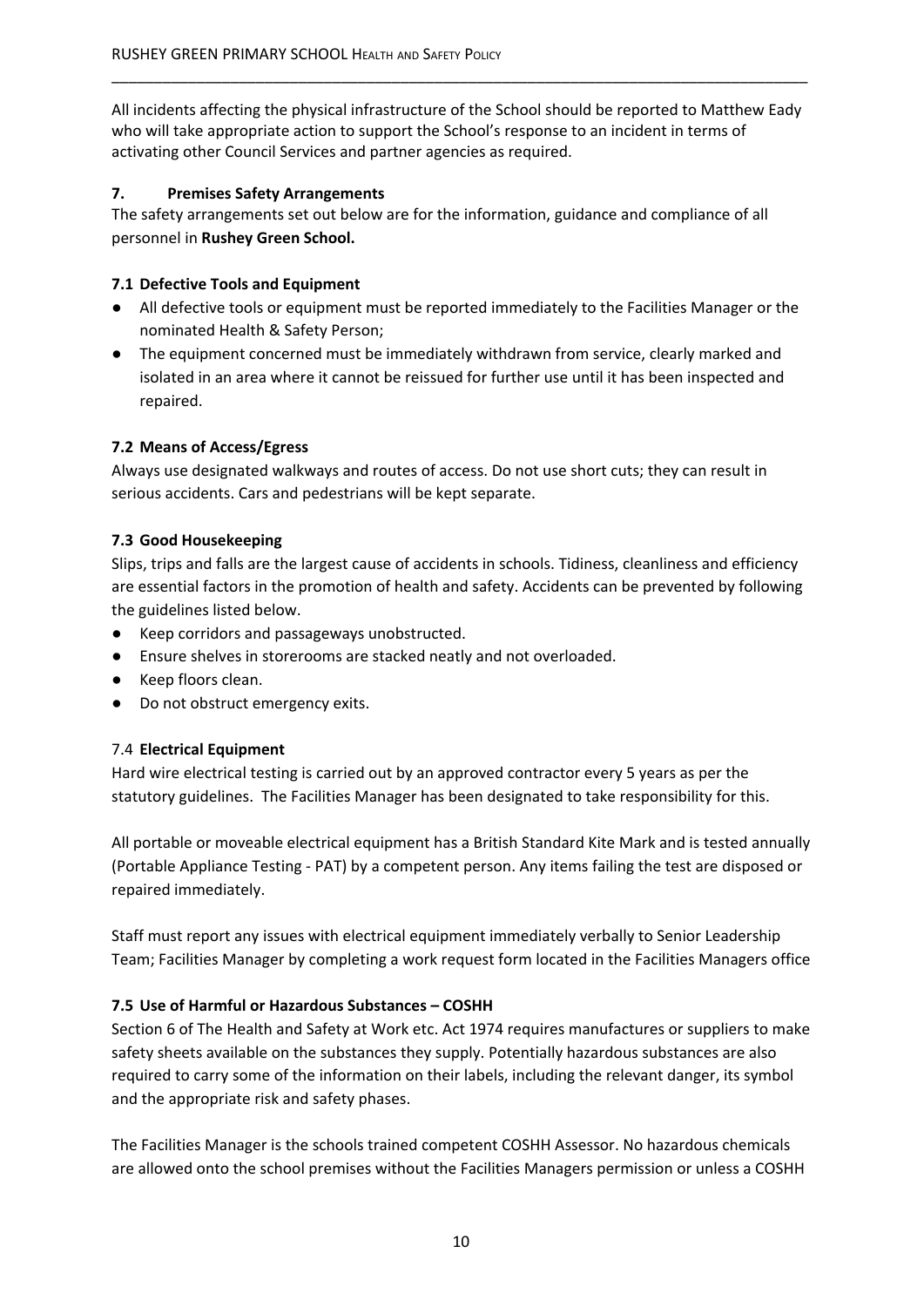assessment has been completed. For more information please see the **COSHH Management Procedure.**

\_\_\_\_\_\_\_\_\_\_\_\_\_\_\_\_\_\_\_\_\_\_\_\_\_\_\_\_\_\_\_\_\_\_\_\_\_\_\_\_\_\_\_\_\_\_\_\_\_\_\_\_\_\_\_\_\_\_\_\_\_\_\_\_\_\_\_\_\_\_\_\_\_\_\_\_\_\_\_\_\_\_

#### **7.6 Smoking**

Smoking is not permitted on the school premises

## **7.7 Consumption of Food**

Food is to be consumed only in recognised staff rooms, dining areas or designated areas.

## **7.8 First Aid**

The Deputy Headteacher, who is the Appointed Person, co-ordinates all school first aid requirements. There are 55 members of staff who are qualified as First Aiders at the school who are on call during working hours. It is also recommended that all staff have some basic First Aid knowledge.

Regulations require that First Aid materials are readily accessible. The First Aid Boxes will contain at least the minimum permitted contents in accordance with the Regulation and additional items identified by risk assessment.

The school will provide applicable First Aid provision for all groups that regularly attend the site.

IT IS RECOMMENDED THAT CREAMS AND OTHER ANTISEPTICS ARE NOT USED UNLESS PRESCRIBED BY A GP AND AN ADMINISTRATION OF MEDICATION FORM HAS BEEN COMPLETED

Disposable plastic gloves should also be stored near First Aid Boxes. First Aid Boxes should be available for school trips/visits or for groups taking part in outdoor activities. For more information see the **First Aid Management Procedures**.

#### **7.9 Medical Conditions**

The School discourages pupils from taking medicine in school unless a pupil is suffering from chronic illness or allergy (e.g., Asthma), or because they are recovering from a short-term illness and are taking antibiotics. An administration of medicine form must be completed by the child's parent /carer to authorise school staff to administer medicine.

Teaching and non-teaching staff must not administer specialised medication such as Epipen, to pupils if they are not trained to do so. For more information see the **Administration of Medications Procedures**.

# **7.10 Visitors**

It is the duty of all personnel within the school to ensure the health and safety of all visitors to the school;

- All visitors (in particular regular visitors, such as parents who assist in the school) must observe the health and safety arrangements applicable to them. The member of staff they are assisting must make this information available to them;
- All visitors must report to the school office on arrival and sign their names in the Visitors' Book. They will be issued with an identification badge which they must wear whilst on school premises and handed back in to the office when they sign themselves out in the Visitors' Book.
- Unless otherwise agreed all visitors must be supervised while on site.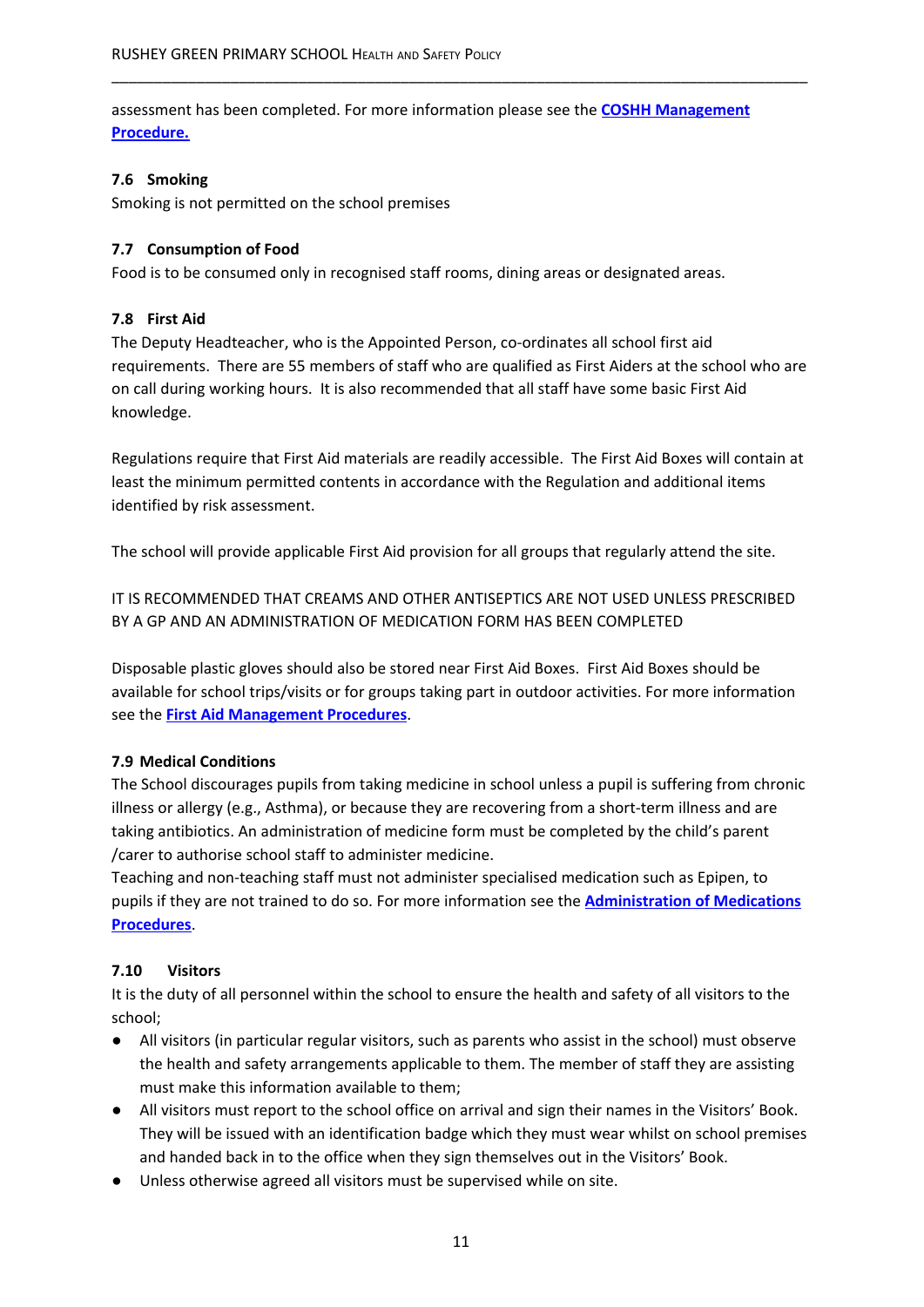# **7.11 Use of Vehicles**

Only those persons authorised and in possession of the appropriate licence are to drive vehicles on school business. Pupils cannot be taken in staff cars without permission from parents. For more information see the **Use of Vehicles Procedure**.

\_\_\_\_\_\_\_\_\_\_\_\_\_\_\_\_\_\_\_\_\_\_\_\_\_\_\_\_\_\_\_\_\_\_\_\_\_\_\_\_\_\_\_\_\_\_\_\_\_\_\_\_\_\_\_\_\_\_\_\_\_\_\_\_\_\_\_\_\_\_\_\_\_\_\_\_\_\_\_\_\_\_

# **7.12 Violence and Aggression**

Staff are entitled to carry out their work without threat of verbal abuse or physical violence. Any displays of aggression to our staff by a parent or carer, or child will be taken seriously and will be investigated fully, to establish the appropriate action to take. Violence or abuse of any description will not be tolerated. For more information see the schools **Managing Violence and Aggression Procedures.**

# **7.13 Legionella – Water Management**

The school will instruct a competent person to undertake a legionella (water) risk assessment on behalf of the school. Findings from the risk assessment will be documented and any significant issues or recommendations arising will be addressed according to priority. All taps must be labelled denoting if it is drinking water or not. For more information see the **Legionella – Water Management Procedure.**

# **7.14 Gas safety**

All gas appliances (boilers, kitchen equipment etc.) will be annually maintained and serviced by Gas Safe Registered Engineers. The Facilities Manager will be responsible for ensuring regular servicing and any maintenance issues are adequately addressed.

# 7.15 **Manual Handling of Loads**

Personnel are not to lift, drag, push or carry heavy or awkward loads unless training has been undertaken and risk assessments completed by a competent person. The schools nominated Manual Handling of Loads risk assessor is the Facilities Manager. For more information see the **Manual Handling Procedure**

# **7.16 Working at Height**

Working at height is defined as any activity where a person is at risk of falling. This includes working at ground level, above or below.

All activities that require working at height must be risk assessed prior to the activity by a competent person.

Staff are not permitted to work at height unless they have attended a minimum of working at height awareness training. For more information see the **Working at Height Procedure**.

# **7.17 Office Safety**

Office equipment will be checked annually for electrical safety as part of the PAT process. An office safety risk assessment will be completed by a competent person taking into consideration personal safety and equipment in use. For more information see the **Office Safety Procedures**.

# **7.18 Waste Disposal**

Hazardous waste such as computer equipment, fluorescent light bulbs, old fridges etc. have to be registered in the Hazardous Waste log which is maintained by the Facilities Manager and collection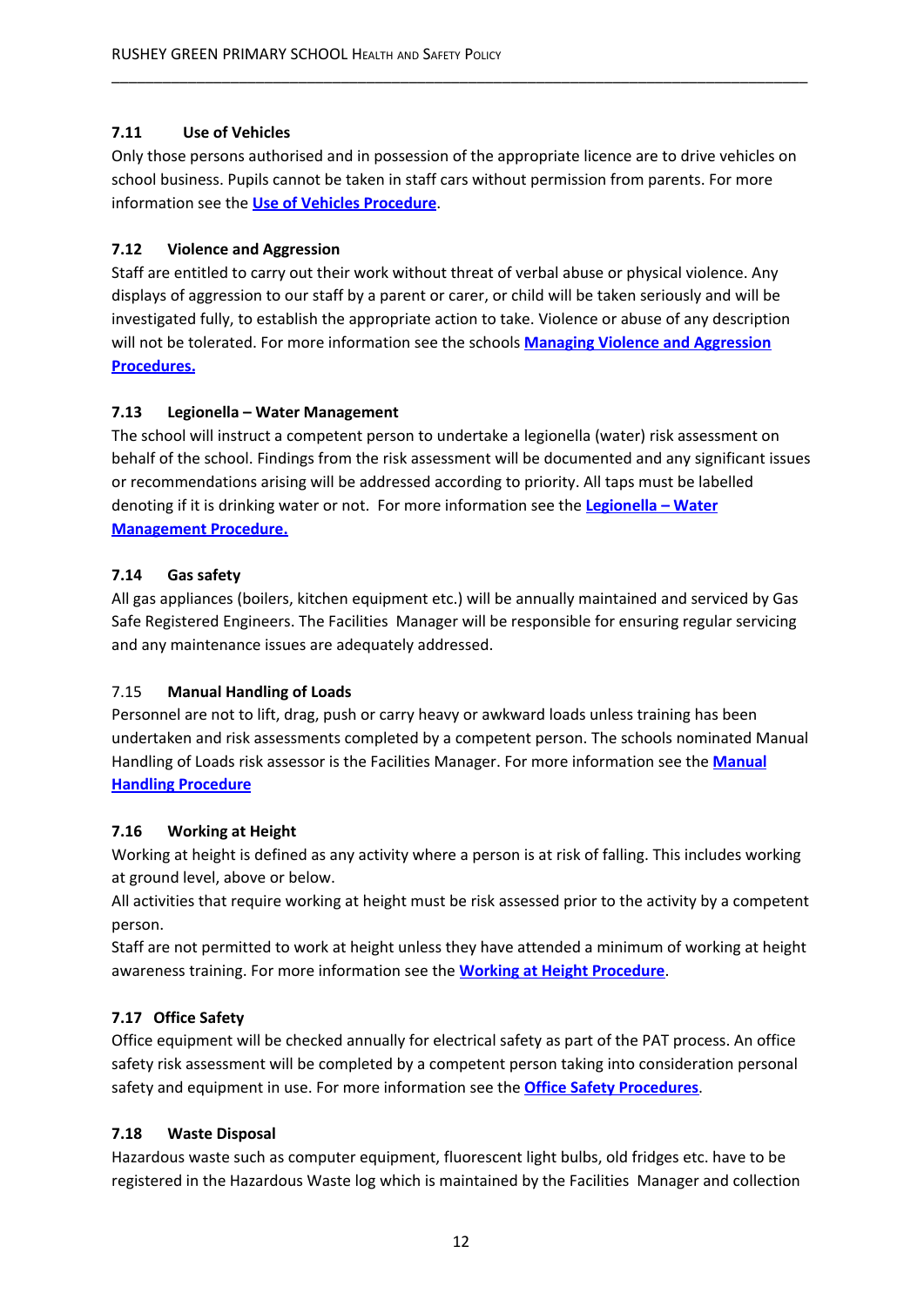organized by approved contractors. The collection certificates are also kept in this file and must tie in with the log. It is responsibility of the Premises Manager to keep the log and paperwork up to date for inspection when required.

\_\_\_\_\_\_\_\_\_\_\_\_\_\_\_\_\_\_\_\_\_\_\_\_\_\_\_\_\_\_\_\_\_\_\_\_\_\_\_\_\_\_\_\_\_\_\_\_\_\_\_\_\_\_\_\_\_\_\_\_\_\_\_\_\_\_\_\_\_\_\_\_\_\_\_\_\_\_\_\_\_\_

Medical waste (such as wipes used to clean up body fluids and needles) need to be disposed of in the medical waste bin which is kept in the medical room. This waste is collected monthly by **Initial Medical** who will provide a certificate of collection.

For more information see the **Waste Disposal Procedures**.

# **7.19 Lone Working**

People who work alone without interaction with other workers e.g. people who work in the building outside normal school/office hours (e.g. teachers/office staff working late, Facilities Manager,Assitant Facilities officer), remote working and staff who work off site doing home visits or taking money to the bank are vulnerable and extra safety measures may be required. All lone working activities must be risk assessed with reasonable management control measures introduced. For more information see the **Lone Working Procedure.**

#### **7.20 Asbestos Management**

#### **Rushey Green School is post 2008 Construction - Negative Asbestos**

For further information refer to the **Asbestos Management Procedure** kept in the Main School Office.

#### **7.21 Workstation (DSE) Assessments**

All staff that use a computer for a significant part of their working day or are designated as a computer user must complete a workstation (DSE) self-assessment if competent to do so. Where necessary the schools Business Manager DSE trained assessor who will complete assessments for designated users. For more information see the **Workstation (DSE) Assessments Procedure**.

# **7.22 Stress Management**

The Headteacher will ensure that the risks from work related stress are being effectively managed and controlled throughout the school. Senior management will demonstrate clear commitment to stress management and will be briefed as to their legal duties. The Governing Body will manage the stress implications for the Headteacher. For more information see the **Stress Management Procedure**.

# **7.23 Security**

The school will have in place adequate management measures to prevent unwanted and unlawful entry to the school so far as is reasonably practicable. A security risk assessment will highlight any practical control measures that the school may adopt to safeguard pupils, staff and school assets. All visitors and contractors must sign in at the reception desk, obtain an ID pass which must be worn at all times when on site. For more information see the **Security Procedures**.

# **7.24 Accident/incident Reporting**

Any accident or injury is to be reported to senior management by the person or persons involved in the accident, and entered in the Accident Report Book (either the Pupil's Accident Book or the Staff Accident Book). Accident books are held in the School Office. The Headteacher is to ensure that the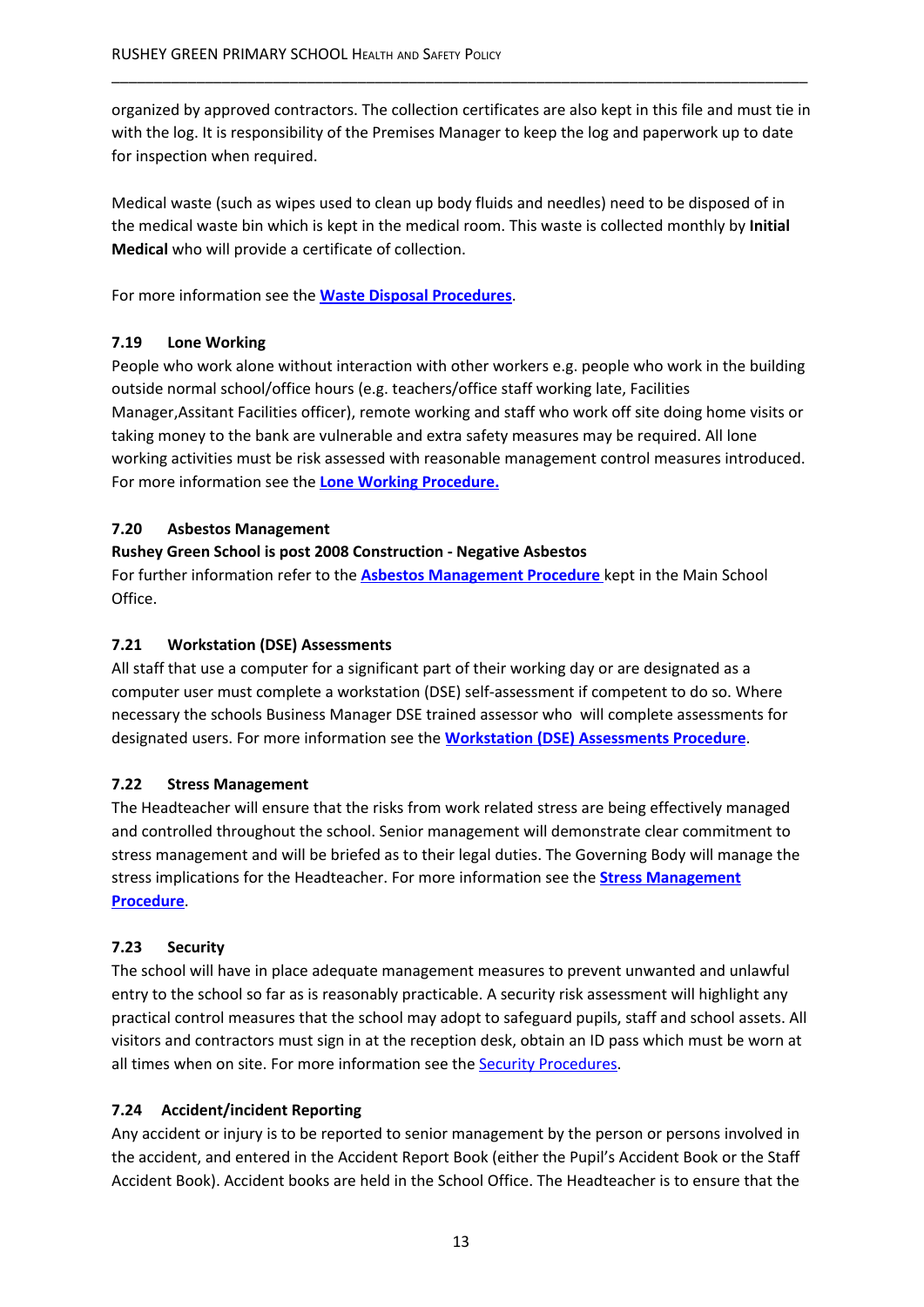Board of Governors is informed of all accidents of a serious nature and any dangerous occurrences, and where applicable follow the requirements of current legislation.

\_\_\_\_\_\_\_\_\_\_\_\_\_\_\_\_\_\_\_\_\_\_\_\_\_\_\_\_\_\_\_\_\_\_\_\_\_\_\_\_\_\_\_\_\_\_\_\_\_\_\_\_\_\_\_\_\_\_\_\_\_\_\_\_\_\_\_\_\_\_\_\_\_\_\_\_\_\_\_\_\_\_

Lewisham Councils accident form – CS2, must be fully and accurately completed and, where possible, detailed statements from witnesses should be taken. All staff must know that the CS2 is available from the school office.

Accident/incident reporting can now be entered onto Lewisham Councils CS3 database by the schools nominated person/s.

In accordance with The Reporting of Injuries, Diseases and Dangerous Occurrences Regulations (RIDDOR) 1995 in cases of death or major injuries, the school must notify the HSE without delay, most easily by reporting online. Cases of over-seven day absence due to an accident/incident at school must be notified within fifteen days of the incident, using the appropriate online form.

For more information see the **Accident Reporting Procedures**.

#### **8. Out-of-school Visits and Activities**

All personnel that arrange or actively participate in school visits or out-of-school activities must comply with Lewisham Councils There and back Again document. The school will appoint an Educational Visits Coordinator (EVC) who will be either the Headteacher or a senior manager. They will be responsible for ensuring the process for arranging off site visits or activities are in place prior to the event. For more information see **The Educational Visits and Activities Procedure.**

## **9. Risk Assessment**

Risk assessments (RA's) will be completed by those trained in the risk assessment process. Risk assessments will be carried out once and then reviewed annually unless the process identifies regular review or occasion to review earlier arises. RA's (and thus the procedure) will always be reviewed following an accident, change of personnel, building works or other incidents that could point out that procedures are not working.

Once developed, safe working procedures must be promulgated to protect all personnel working within their area(s) of responsibility from dangers to their health and safety. They are also to familiarise themselves with procedures and ensure that personnel under their management are fully conversant with those procedures.

# **10. Health & Safety Reviewing & Monitoring**

The Headteacher or the nominated Health & Safety Person will annually monitor the risk assessment process checking that a number of assessments have been completed.

A health & safety inspection of the school premises will be completed. The ideal attendees will be the Headteacher, or senior manager, the nominated Health & Safety Person, the Health & Safety Link Governor and an invite extended to the Union Health & Safety Representatives.

The Governing Body will complete Lewisham Councils Self-Monitoring Checklist submitting the completed report to the authority's Schools Health & Safety Advisor.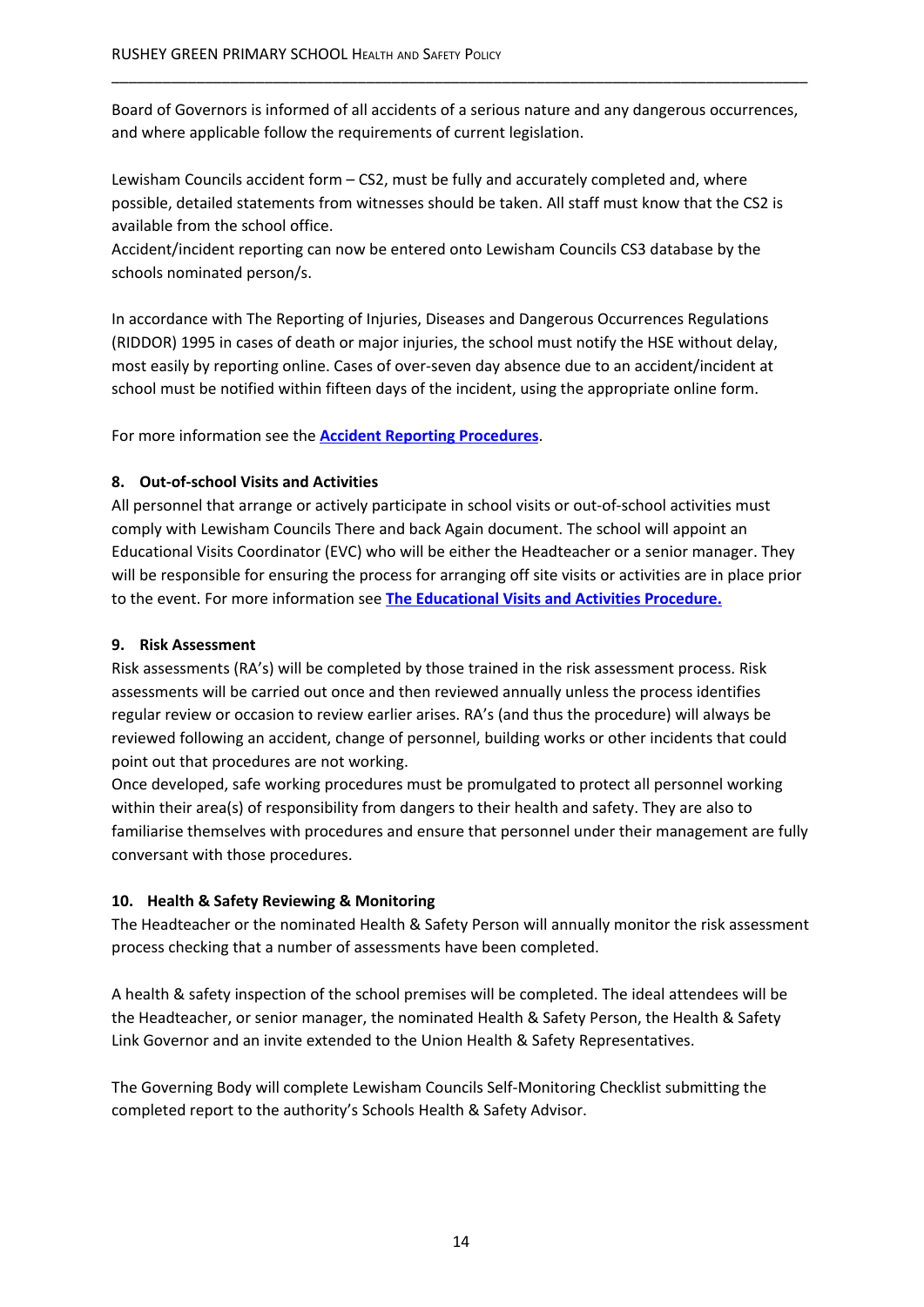The Head will also assess accident statistics on a termly basis, looking at trends, at whether they are being reported correctly and that follow up action has been taken. This should then be reported at a Governing Body meeting.

\_\_\_\_\_\_\_\_\_\_\_\_\_\_\_\_\_\_\_\_\_\_\_\_\_\_\_\_\_\_\_\_\_\_\_\_\_\_\_\_\_\_\_\_\_\_\_\_\_\_\_\_\_\_\_\_\_\_\_\_\_\_\_\_\_\_\_\_\_\_\_\_\_\_\_\_\_\_\_\_\_\_

The Head will annually monitor the H&S 'policy' – (this document) to ensure that it is still relevant and workable. All employees will be informed of any changes made through staff briefings, the staff handbook, memos and meetings as deemed most suitable.

Lewisham Council will complete regular Health & Safety Audits of the schools documents compiling a report of their findings and making recommendations for improvement. The audit will be completed in conjunction with a site inspection.

# **11. Fire Prevention**

As the person delegated with day-to-day running of the school the Headteacher is deemed as the "Responsible Person" under current fire safety legislation. The main duties of the Responsible Person in relation to fire safety are:

- to ensure a fire risk assessment is completed by a competent person;
- identifying the provision of adequate training for those appointed as Evacuation Marshals and fire extinguisher training where necessary;
- arrangements for any necessary contacts with external emergency services;
- provision of adequate emergency escape facilities and;
- ensure that those who visit the site that require assistance during emergency evacuation have a Personal Emergency Evacuation Plan.

An emergency plan to evacuate the site must be created, providing for calling the fire service and allocating individuals who are responsible for supervising, controlling and putting into effect the plan.

Fire evacuation drills must be completed once a term and the results recorded in the Fire Log e.g. time to evacuate, call point activated and any issues highlighted. This may need to be more frequent if there are changes to the site e.g. change of assembly point due to planned construction work.

All staff should receive training in a basic appreciation of the risk of fire and the action to be taken in the event of fire, including instruction appropriate to their responsibilities during emergency evacuation.

For more information please see : **The Fire Procedure.**

#### **12. Physical Education**

All P.E. Equipment will be formally inspected and undergo maintenance from a competent contractor on an annual basis.

All staff managing any PE activity must visually inspect any equipment and physically remove, if possible, or restrict use if suspect of being faulty or damaged.

All PE activities, whether indoors or outside, must be risk assessed prior to the activity taking place identifying practical management control measures.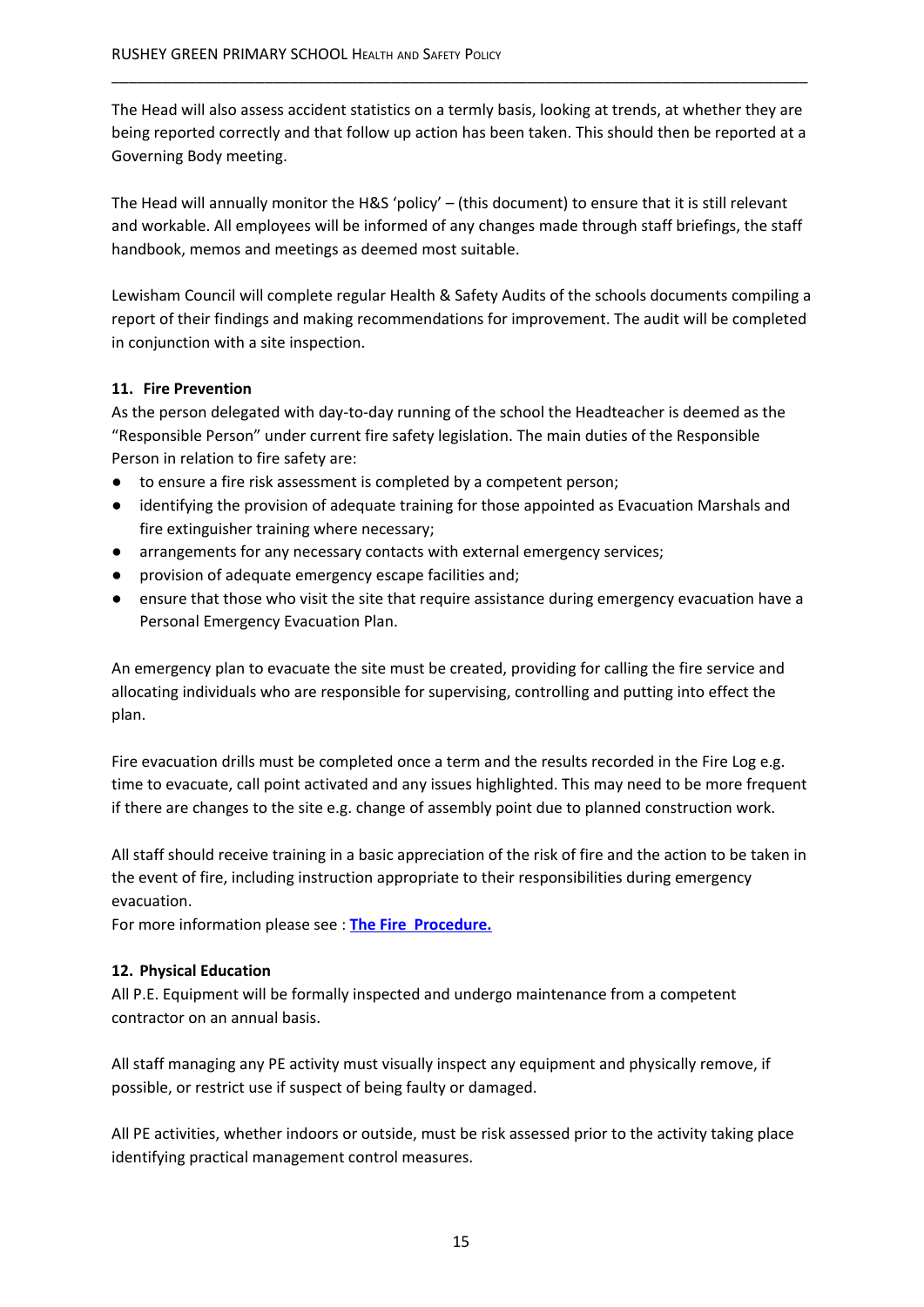For more information see the **PE Management Procedures**.

#### **13. Equalities**

Schools cannot unlawfully discriminate against staff or pupils because of their sex, race, disability, religion or belief or sexual orientation.

\_\_\_\_\_\_\_\_\_\_\_\_\_\_\_\_\_\_\_\_\_\_\_\_\_\_\_\_\_\_\_\_\_\_\_\_\_\_\_\_\_\_\_\_\_\_\_\_\_\_\_\_\_\_\_\_\_\_\_\_\_\_\_\_\_\_\_\_\_\_\_\_\_\_\_\_\_\_\_\_\_\_

The Headteacher is responsible for ensuring that all staff are aware of their responsibilities and are given appropriate training and support; and for taking appropriate action in any cases of unlawful discrimination.

All staff are expected to:

- promote an inclusive and collaborative ethos in their classroom;
- deal with any prejudice-related incidents that may occur;
- plan and deliver curricula and lessons that reflect Equalities principles.

For more information see the **Equalities Procedure**.

#### **14. Information Technology – IT**

The overall responsibility for the use of IT rests with the senior management of the school. The Head, in consultation with staff:

- determines the ways IT should support, enrich and extend the curriculum;
- decides the provision and allocation of resources;
- decides ways in which developments can be assessed, and records maintained;
- ensures that IT is used in a way to achieve the aims and objectives of the school;
- ensures that there is an IT procedure, and identifies an IT coordinator.

Staff are not permitted to view inappropriate websites whilst using school IT equipment.

The school will endeavour to restrict pupils accessing unsuitable internet websites.

For more information see the **IT Management Procedure**.

Other documentation which **may** be needed

- Playground Supervision Risk Assessment
- Managing Contractors Risk Assessment
- Electrical Safety Procedure
- Working at Height Risk Assessment
- Chemical Data Sheets
- First Aid Risk Assessment
- Weather risk assessment
- Use of Vehicles Risk Assessment
- Manual Handling Risk Assessment
- Waste Risk Assessment
- Lone Working Risk Assessment
- Security Risk Assessment
- PE Risk Assessment
- Hand held tools Risk Assessments
- Ponds Risk Assessment